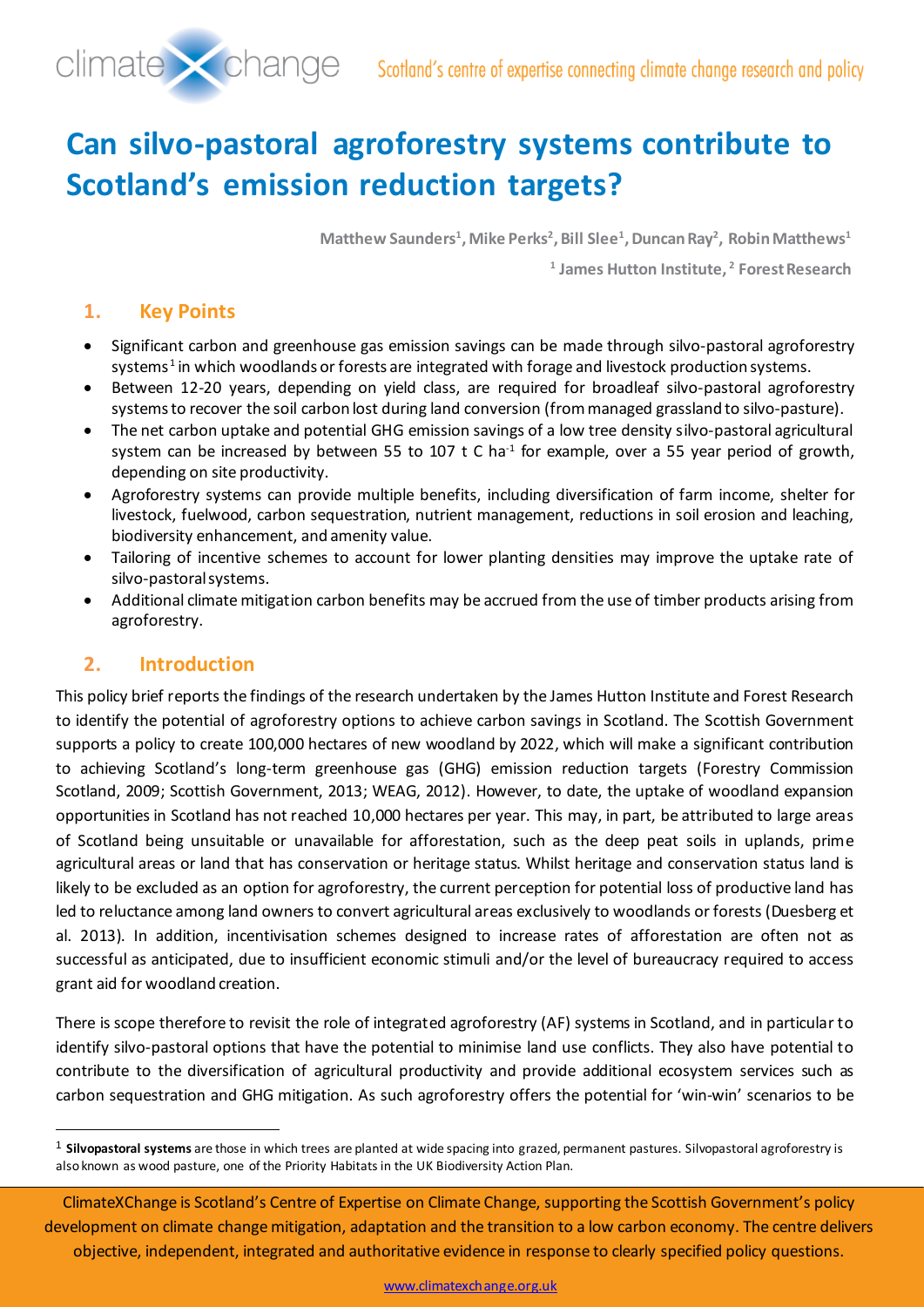adopted in agricultural land holdings by realising the carbon and other ecosystem benefits of woodland development and the potential contribution to farm economics through the management of agricultural greenhouse gas balances and the provision of woody biomass and timber.

## **3. Potential benefits of agroforestry**

#### *3.1. Economic and environmental impacts*

The Woodland Expansion Advisory Group (WEAG, 2012) identified a range of options by which trees may be integrated into the agricultural landscape. These options include small woodland areas and shelter belts, hedgerows with trees, riparian woodlands, productive farm woodlands with and without grazing, short rotation coppice, short rotation forestry and silvo-pastoral agroforestry. Such systems have the potential to provide multiple benefits such as the production of timber or biomass for energy production, climate change mitigation through increased carbon sequestration, a reduction in soil erosion and diffuse pollution and improvements to the aesthetic appearance of rural landscapes (Table 1).

Experimental trials have also indicated that particular silvo-pastoral options have significant potential in Scotland. For example, sycamore trees planted at a density of 400 stems per hectare on a grassland system at the Glensaugh research station showed low rates of tree mortality (0.1%), no detectable reduction in agricultural production over the 12 year study period and even an increase in pasture productivity during periods of decreased summertime precipitation, due to the microclimatic control on evapotranspiration by the trees (Sibbald, 2006). However, despite the apparent benefits of silvo-pastoral agricultural systems, planting rates in Scotland to date are significantly lower than expected.

| <b>Agroforestry benefits</b>               | Economic and environmental impacts                                                                                                                                                                                                                                                                                                                       |
|--------------------------------------------|----------------------------------------------------------------------------------------------------------------------------------------------------------------------------------------------------------------------------------------------------------------------------------------------------------------------------------------------------------|
| Diversification of farm income             | Silvo-pastoral systems can provide additional income through thinning, timber<br>production and farm subsidies                                                                                                                                                                                                                                           |
| Shelter for livestock                      | Trees can provide shelter during extremes of temperature in both summer and<br>winter. Livestock have been shown to prefer birthing in/close to woodland areas.                                                                                                                                                                                          |
| Fuelwood supply                            | The residues from canopy management and thinning can provide additional<br>fuelwood for combined heat and power generation.                                                                                                                                                                                                                              |
| Carbon sequestration and GHG<br>mitigation | Trees can significantly increase carbon sequestered in biomass while grassland<br>productivity can be maintained with suitable planting densities. Some carbon will<br>however be lost from the soil stocks due to disturbance during planting. Residual<br>soil nitrogen will be utilised by the trees potentially reducing nitrous oxide<br>emissions. |
| Nutrient management                        | The utilisation of nitrogen fixing tree species such as Alder can reduce the<br>fertilisation requirements of the understorey grass canopy.                                                                                                                                                                                                              |
| Soil erosion and leaching                  | The presence of trees will help to stabilise the soil and increase the interception<br>and retention of precipitation, reducing particulate erosion and diffuse pollution.                                                                                                                                                                               |
| Biodiversity                               | Integrated agroforestry systems can improve habitat fragmentation in rural and<br>agricultural landscapes.                                                                                                                                                                                                                                               |
| Amenity value                              | The presence of woodlands and in particular broadleaf trees has been shown to<br>improve the aesthetic and amenity value of rural landscapes.                                                                                                                                                                                                            |

*Table 1. The combined benefits and potential economic and environmental impacts of agroforestry systems.*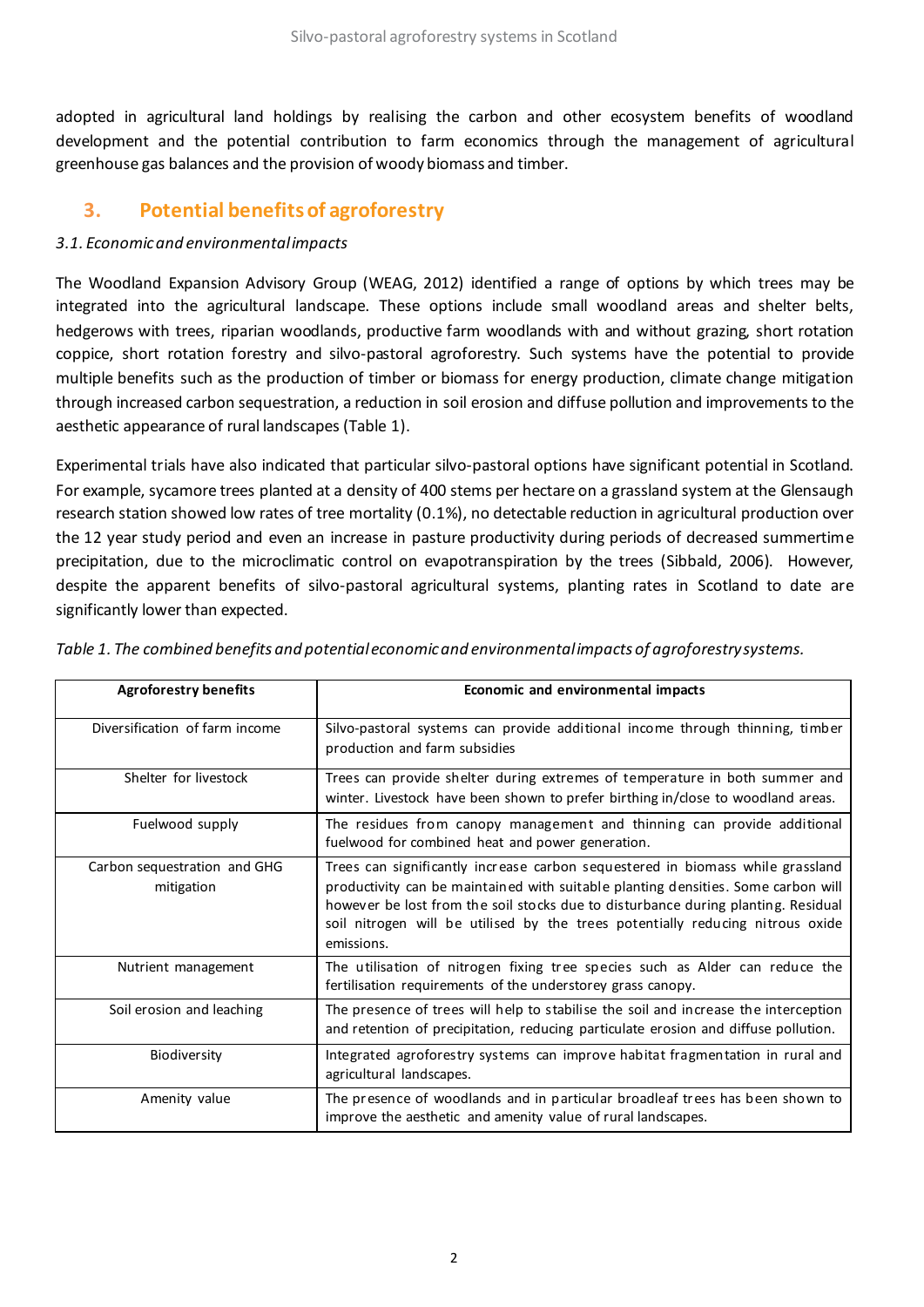#### *3.2. Carbon sequestration and greenhouse gas mitigation potential.*

It is important from both a land use and policy perspective to quantify the carbon storage and GHG emission impacts of the transition from improved grassland to an integrated silvo-pastoral system. Based on information presented in Sibbald (2006), The James Hutton Institute and Forest Research have modelled the cumulative carbon budgets of improved grassland and two integrated agro-forestry options over a 55 year period. A more detailed description of the methodology used is presented in Appendix 1.

The results of these models are illustrated in Figure 1 and indicate that the initial soil disturbance associated with planting results in carbon losses of approximately 16 t C ha<sup>-1</sup>, for an organo-mineral soil. These losses are recovered in the tree biomass over a 12 to 20 year period depending on site-specific productivity. While site and species selection in addition to the long-term management requirements of AF sites require careful consideration, the net carbon gains and potential GHG emission savings for both AF options are apparent, with lower yield class sites improving net C sequestration potential by approximately 55 t C ha<sup>-1</sup> relative to an undisturbed grassland over the 55 year rotation, with more productive sites making a greater contribution ( $\sim$ 107 t C ha<sup>-1</sup>) to increasing the net GHG sink strength of such ecosystems over the same timeframe. If mineral soils are considered, then net carbon gains will increase up to  $\sim$ 115t C ha<sup>-1</sup>. In addition productive broadleaf woodland can be managed for a number of silvicultural outcomes including high quality timber and woodfuel provision over the life-cycle of the woodland development. Such products have potential to provide additional mitigation benefit through carbon substitution and carbon storage.



*Figure 1. The cumulative carbon sequestration potential of undisturbed improved grassland and two sycamore agroforestry options assessed for different levels of site productivity.*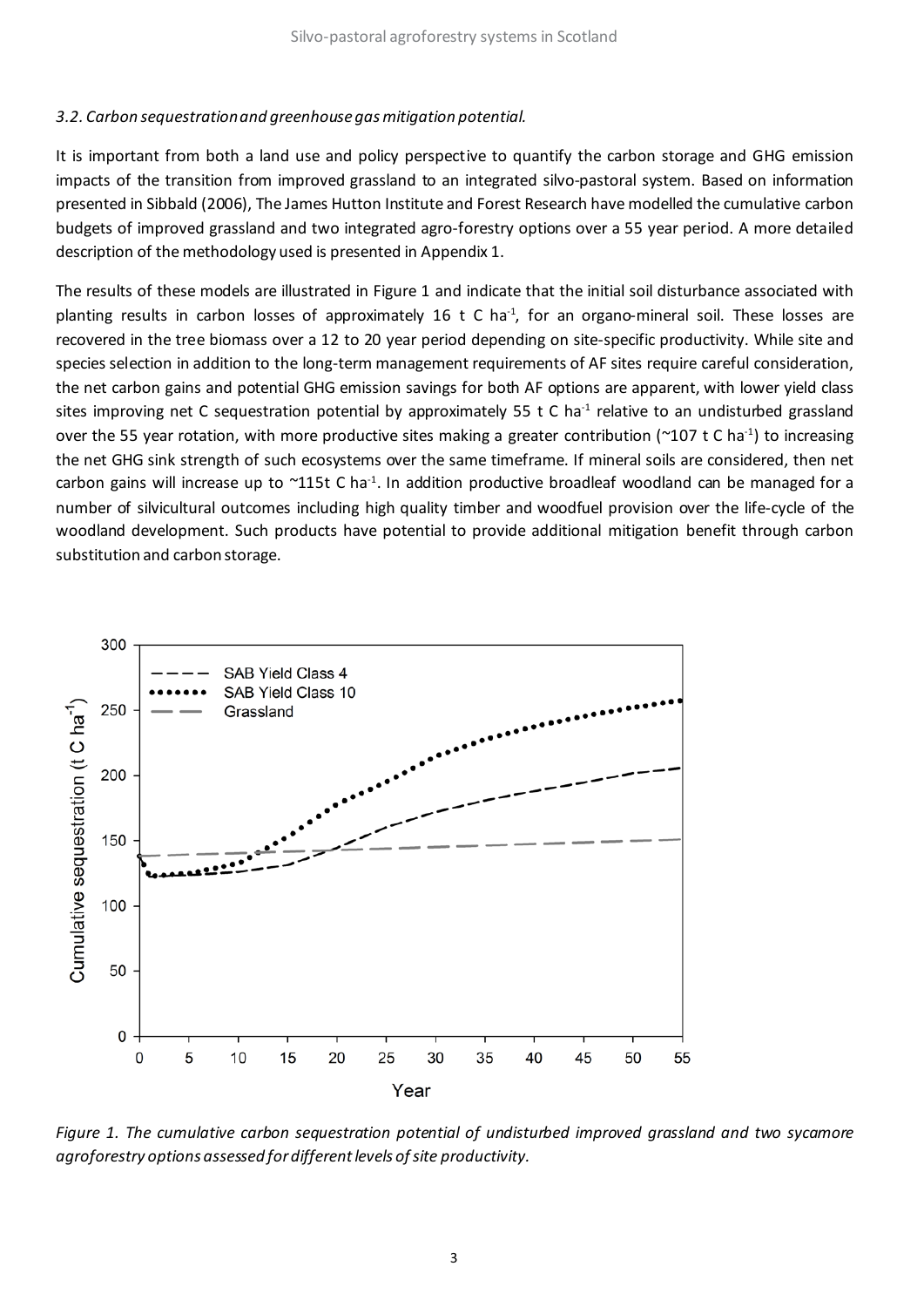## **4. Barriers to adoption of agroforestry**

There are currently few financial incentives designed to increase the uptake of agroforestry practices, as single farm payments may be lost depending on planting densities, and at present no support is available under the Scottish Rural Development Programme (SRDP). However, the Scottish Government's investment priorities for rural development proposed under SRDP 2014-2020, includes support for agroforestry systems to encourage better integration between woodland creation and farming systems under Recommendation 10 from the Woodland Expansion Advisory Group (WEAG, 2012).

Furthermore the cost of establishment and subsequent management of agroforestry systems are generally higher in comparison to conventional woodlands and forests, as individual trees require protection from livestock, while the forest canopy requires active management in order to maintain the productivity of both the grass sward and the trees in order to produce high quality timber. However, when both the potential economic and environmental benefits associated with agroforestry systems are identified and assessed, the combined returns are potentially greater than plantation forests alone (Table 1).

### **5. Conclusion**

It is apparent therefore, that certain agroforestry options could make a significant, integrated contribution to meeting national GHG emission reduction targets and also provide a combination of additional economic and environmental benefits. There is a real need, however, to raise the profile of agroforestry systems within the development of national policy directives and underpinning research strategies within Scottish conditions, in order to accurately determine the investment requirements and to assess the combined benefits of these systems, within the remit of future climate change, in order to further engage land managers regarding the utility and wider benefits of these systems. On this basis, future incentivisation schemes need to be carefully tailored in order to improve rates of uptake.

#### **6. References**

Chapman, SJ., Bell, JS., Campbell, CD, Hudson, G., Lilly, A., Nolan, AJ., Robertson, AHJ., Potts, JM., Towers, W. (2013). Comparison of soil carbon stocks in Scottish soils between 1978 and 2009. *European Journal of Soil Science*. 64, 455-465.

Duesberg, S., O'Connor, D., Ni Dhubhain, A. (2013). To plant or not to plant – Irish farmers' goals and values with regard to afforestation. *Land Use Policy*. 32, 155-164.

Forestry Commission Scotland. (2009). The Scottish Government's rationale for Woodland Expansion.

Scottish Government. (2013). Low Carbon Scotland: Meeting our Emission Reduction Targets 2013-2027. The Second Report on Proposals and Policies. <http://www.gov.scot/Resource/0042/00426134.pdf>

Sibbald, AR. (2006). Silvopastoral Agroforestry: a Land Use for the Future. *Scottish Forestry*. 60, 4-7.

WEAG. (2012). Report of the Woodland Expansion Advisory Group. <http://scotland.forestry.gov.uk/images/corporate/pdf/WEAGFinalReport.pdf>